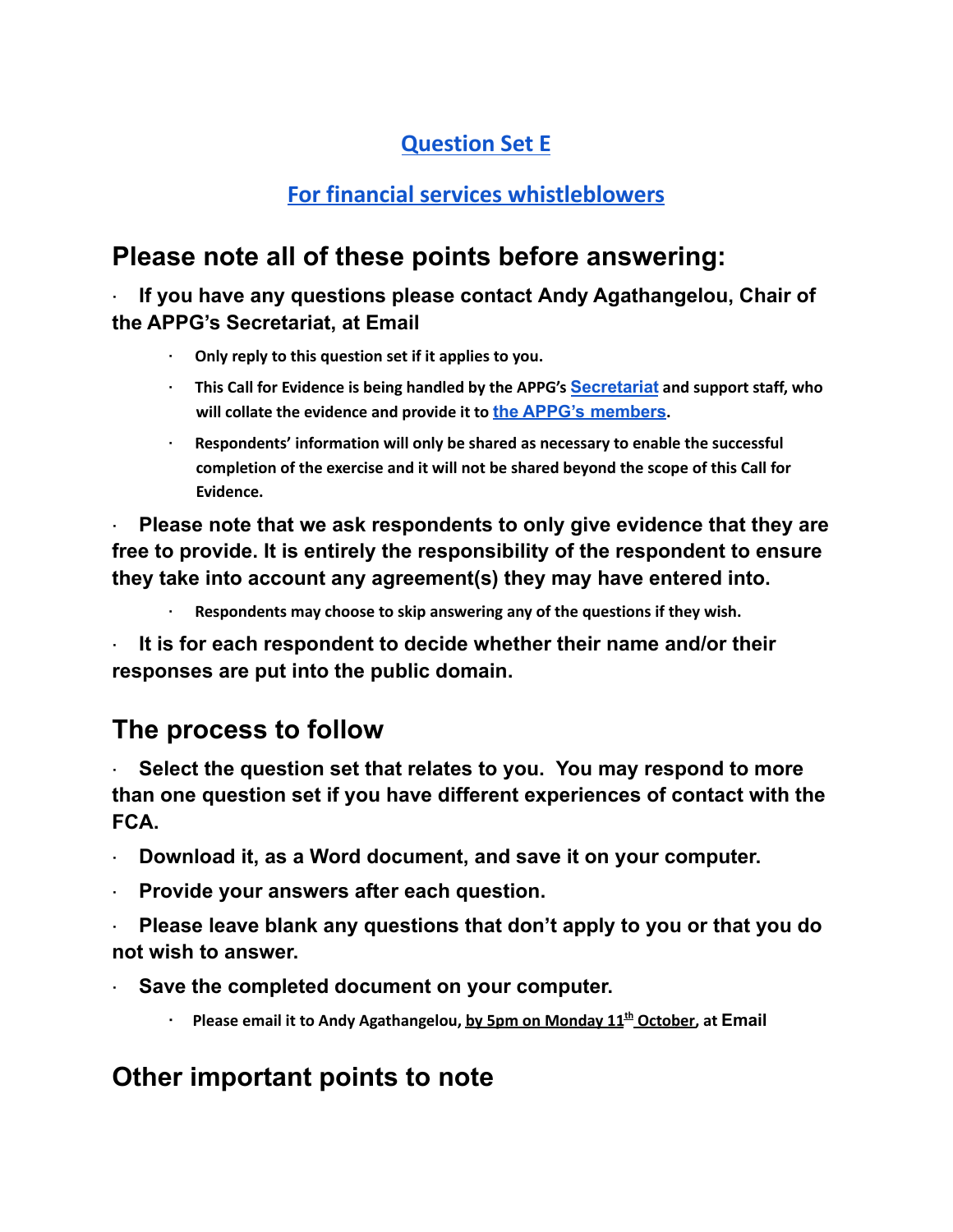**· This exercise is about gathering evidence on what people think about the FCA; it is not about providing any assistance, guidance or advice on any case a respondent may have against the FCA, or any other entity.**

**· Respondents are asked to only provide answers to the questions given.**

**· Respondents are asked to not provide any supplementary evidence or documentation.**

## **Question Set E**

### **For financial services whistleblowers**

## **Your Details**

**Name:**

**Christopher Riley**

**Company/Business (if applicable):**

**Address including postcode:**

**REDACTED**

**Email address:**

**REDACTED**

**Mobile telephone number:**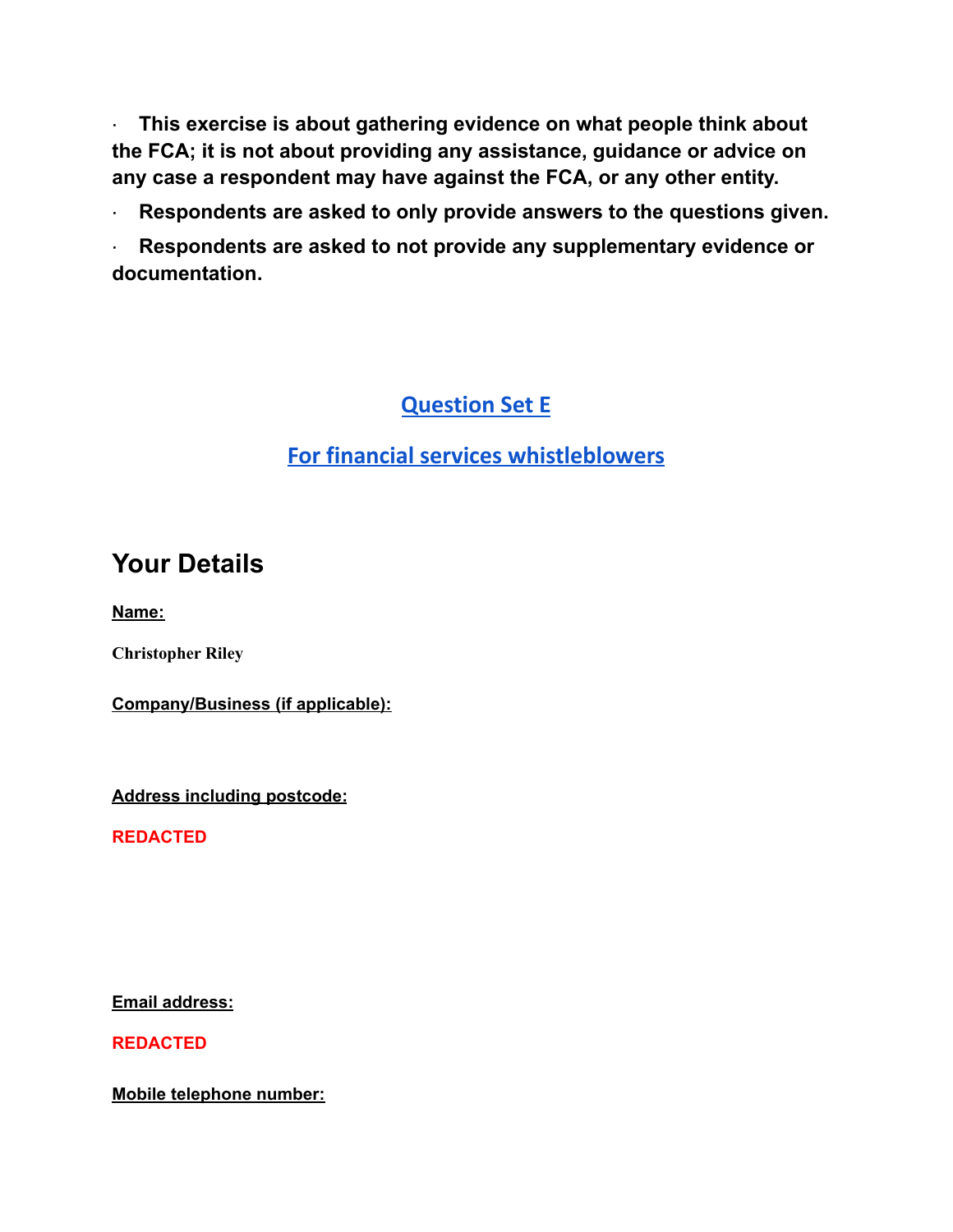#### **REDACTED**

### **Permissions**

- **o Do you give permission that your name is put into the public domain?**
	- **§ Please enter Yes or No. …Yes…..**
- **o Do you give permission that your response is put into the public domain?**
	- **§ Please enter Yes or No. …Yes…..**

### **Questions**

**1. Please tell us about yourself and outline, just briefly to begin with, how you came to interact with the Financial Conduct Authority?**

**I contacted the FCA in early 2018 in relation to my making protected disclosures regarding a certain mortgage lender's actions, processes and procedures**

**2. What role were you in, and in what firm, when you blew the whistle?**

**I was a mortgage underwriter working in the offices of Belmont Green. T/A Vida Homeloans. I was a temporary contractor (agency worker) paid by Rockstead Ltd.**

**3. Did you follow your employer's whistleblower policy? Can you provide us with a copy of your employer's whistleblower policy? How did this whistleblower policy tell you to blow the whistle? Did it tell you what you must include so that your disclosure was protected?**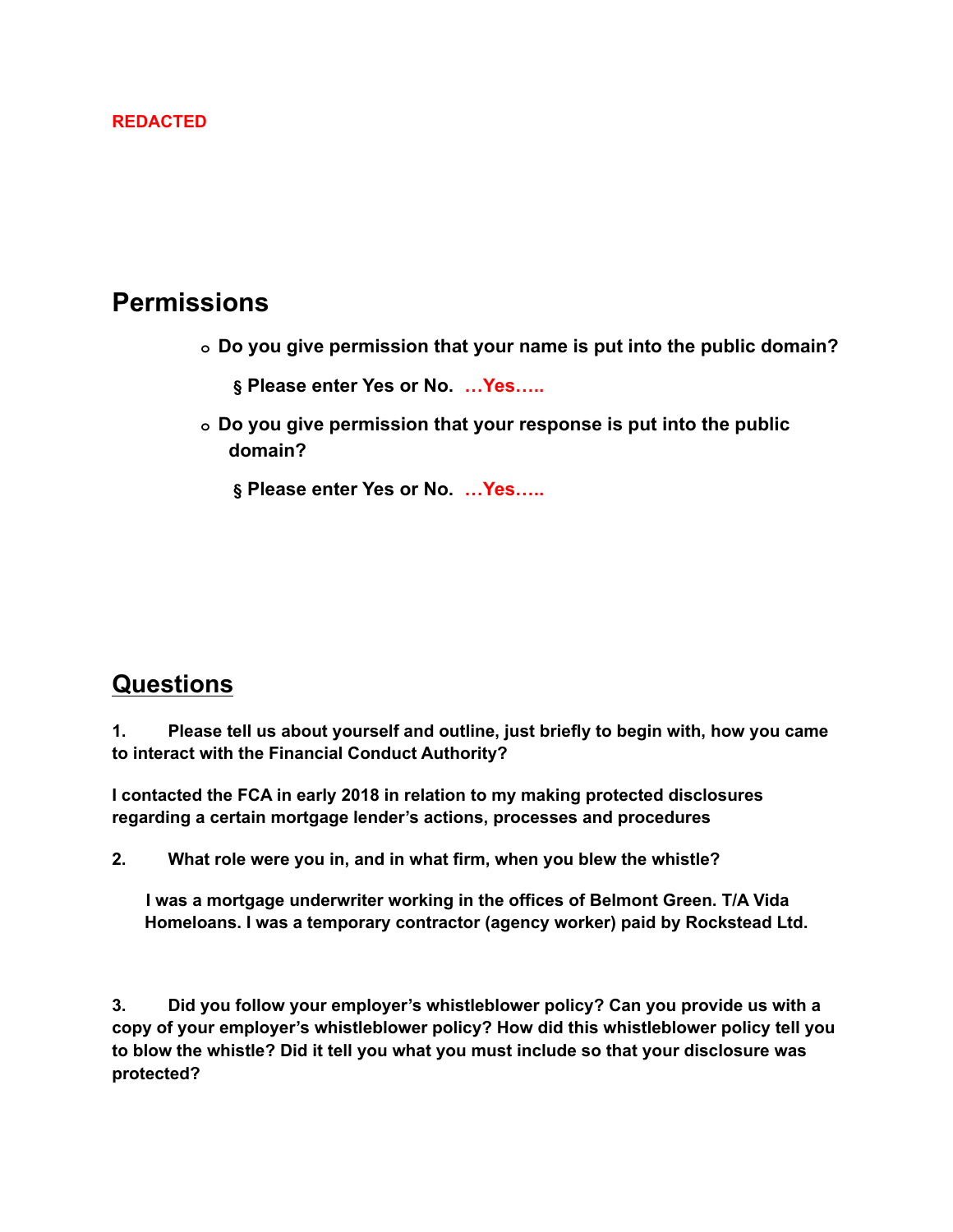**I raised my concerns verbally with a manager of Vida Homeloans. I did nor have sight of any whistleblower policy**

**4. When did you blow the whistle; and to whom/which organisation? What age were you then?**

**I blew the whistle on the 10 th March 2017, to Vida Homes Manager Guy Todd. I was aged 62**

**5. Have you ever witnessed any actions or conduct that, in your reasonable belief, breached any law, regulatory code or applicable or relevant policy? If so, please explain which law, code or policy you believe was breached.**

**Vida Homeloans breached FCA's "Principles for Business" regulations in particular its failure to both treat customers fairly as well as to properly organise and control its affairs.**

**6. What was the nature of the misconduct, infringement, malpractice or so on that you alleged?**

**Vida Homeloans purposefully chose to ignore all defaults and county court judgments that had occurred more than twenty-four months from the date of application. As the aforementioned CCJ's encompassed both satisfied and unsatisfied debts this clearly compromised the mandatory affordability calculation.**

**Untrained employees were tasked with contacting the introducers of the business with little or no supervision.**

#### **7. What interaction have you had with the FCA about your situation?**

#### **Complaints raised with FCA In August 2018**

**8. If you had contact with the FCA, did the FCA explain or define the extent of their regulatory authority to you in respect to the matters you were raising?**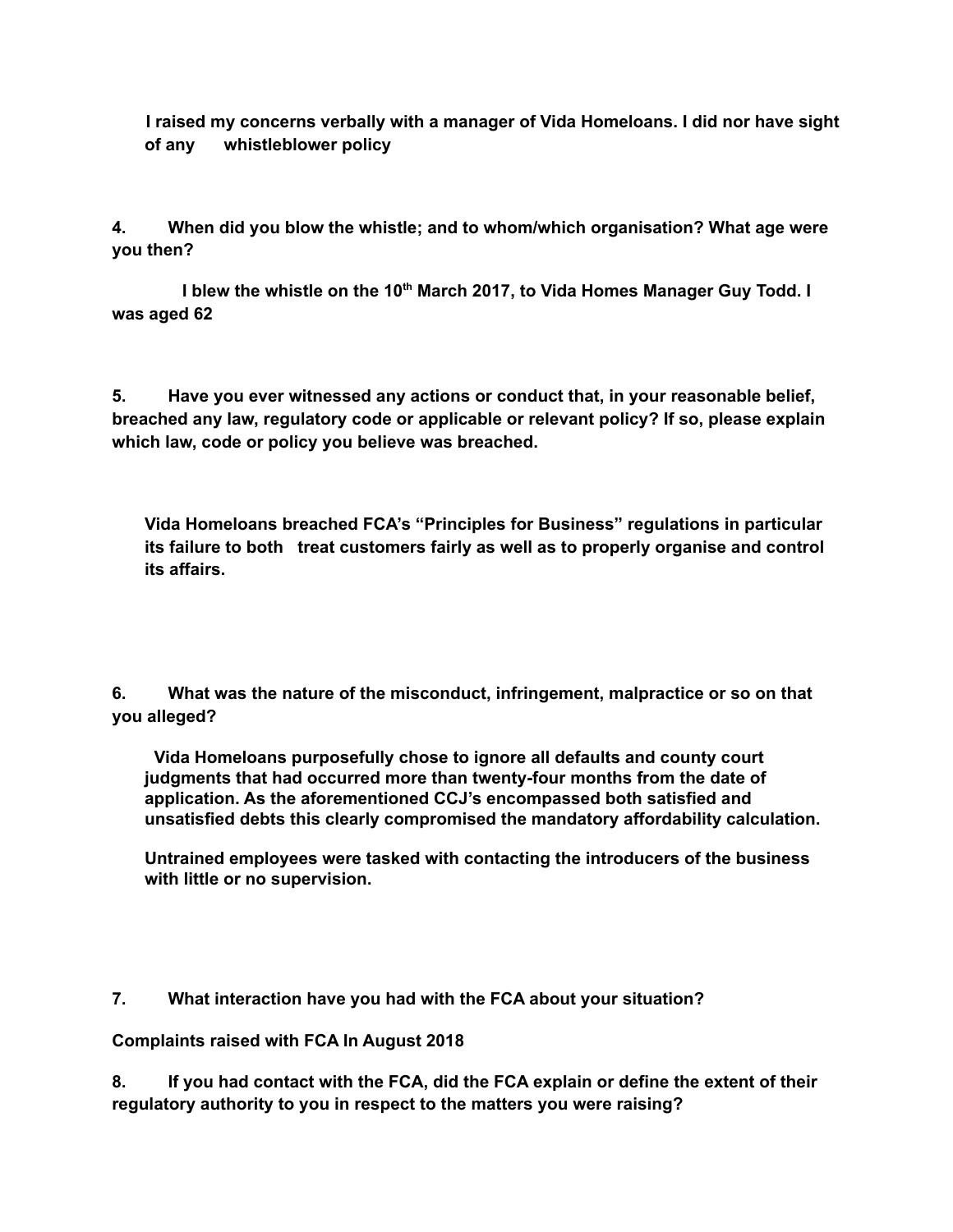**9. What evidence, if any, did you give the FCA; and/or any other entity?**

**Email attachments showing breaches of lending criteria**

**10. What, if anything, do you believe the FCA could have done that may have prevented the matter that you blew the whistle on from happening in the first place?**

**Nothing .**

**I made a Tribunal protected disclosure detriment claim in June 2017 at which time I indicated in the ET1 claim form that I wished this matter also be referred to the regulatory body, the FCA. At the subsequent tribunal hearing in May 2018 it became apparent that nothing has been received back from the FCA indicating the concerns were not reported / received at that time.**

**11. To your knowledge, what did the FCA do to investigate the matter you raised?**

**FCA advised they were in contact with Vida Homeloans to address my concerns and their "work continues".**

**12. To what extent did the FCA act promptly and effectively to investigate your allegations?**

**In my view the FCA acted poorly and gave me the minimal information updates. Their view was always and I quote**

**"As we have not taken formal Enforcement action against the firm, which would lead to a public announcement, we are not able to share any further details with you."**

**13. Thereafter, as far as you know, what did the FCA do to prevent the alleged misconduct from continuing?**

**No idea**

**14. In your opinion, to what extent did the FCA act promptly and effectively to prevent the alleged misconduct from continuing?**

**Yes**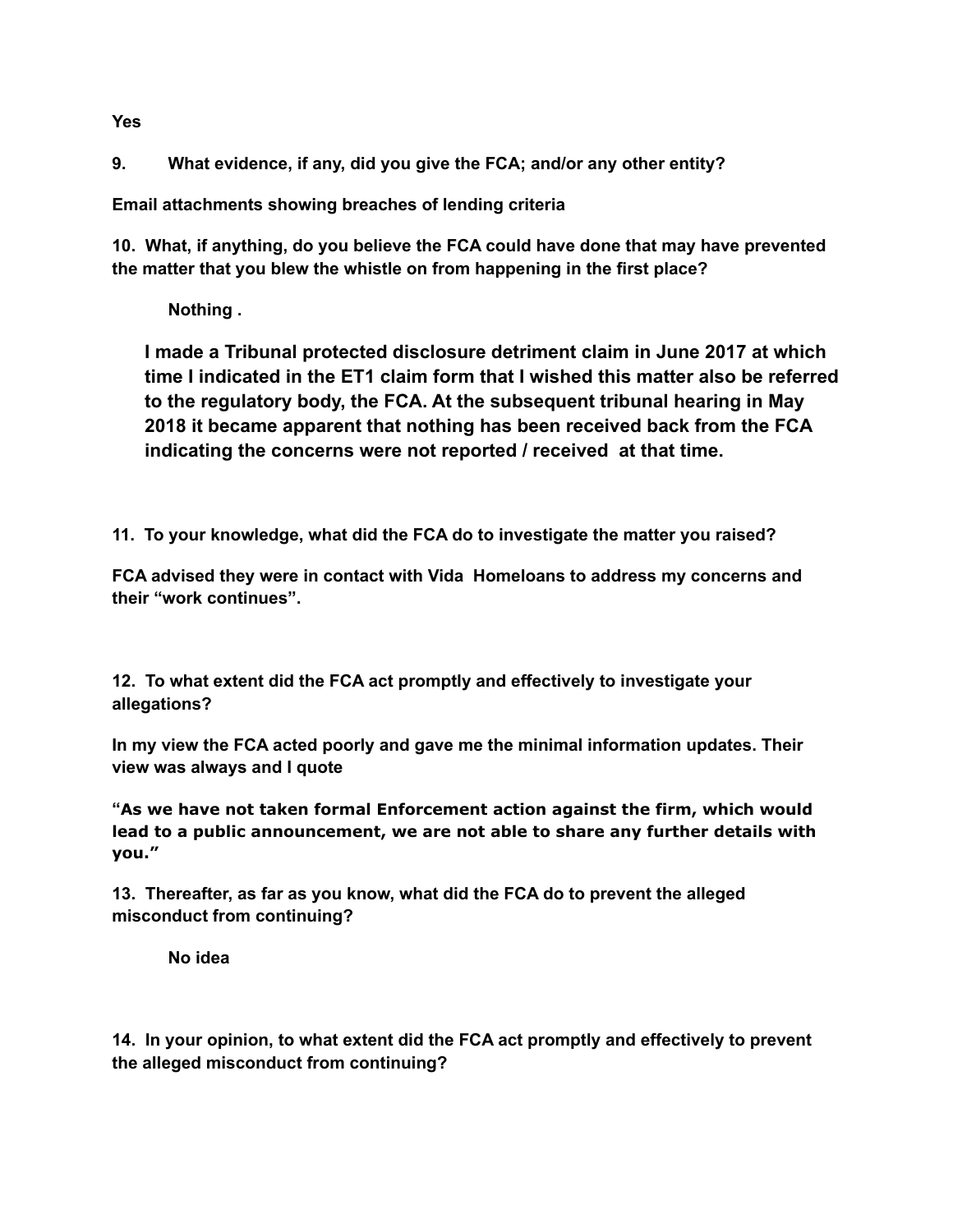**My view remains that the FCA has a massive corporate bias and simply whitewashed my concerns**

**15. If you suffered detriment, or loss of job, what was the impact on your personal income in each of the three years after you blew the whistle, compared to your income in the three years prior to your dismissal?**

**The Tribunal accepted I had suffered detriment. The publishing of the Tribunal proceedings has effectively damaged my name and standing in the financial market place and I have found it very difficult to gain employment post whistleblowing. My income suffered considerably.**

**16. In your opinion, how well, or badly, has the FCA treated you as a whistleblower? How well has it protected your privacy, ensured that your career was not adversely affected and helped to safeguard your mental health?**

**The FCA was of no assistance whatsoever and I wish I never raised the concerns in the first place!**

**17. If you have suffered financially or otherwise as a result of blowing the whistle, how effective has the FCA been in securing redress for you from the guilty parties?**

**FCA completely ineffective and a waste of time**

**18. How effective has the FCA been in securing redress for the victims of the alleged misconduct and in prosecuting or banning the perpetrators so they are unable to continue doing it?**

**My understanding is that they have done nothing.**

**19. What do you believe the FCA could have done better in relation to your whistleblowing case?**

**I had provided the FCA with concrete evidence of Vida Homeloans reckless lending. The FCA have simply whitewashed my concerns and hidden behind their statement :-**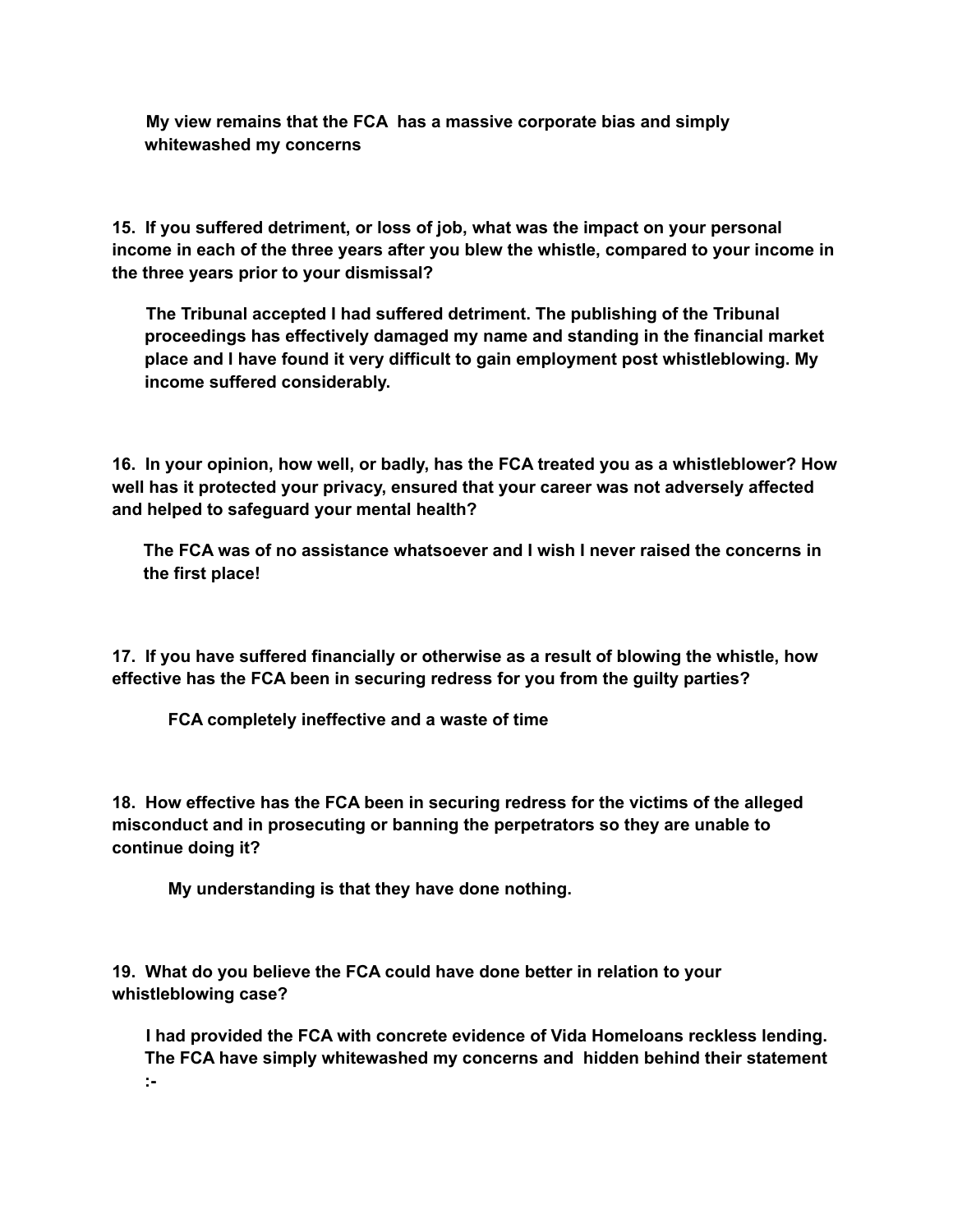**"As we have not taken formal Enforcement action against the firm, which would lead to a public announcement, we are not able to share any further details with you."**

**20. In general terms, what would you say about the FCA's effectiveness and timeliness in responding to your whistleblower situation?**

**Useless.**

**21. What are your thoughts on whether the FCA lacks the powers that it needs; or conversely, that it doesn't make good use of the powers it already has?**

**It is obvious the FCA is strongly biased towards the corporate lenders. All the lessons learnt from the last financial crisis have been wasted. The reality is clear that the FCA's purpose is not to properly regulate the financial market place, but rather to act as a quasi-enforcer with the goal the lax regulations will attract further inward investment.**

**22. In general terms, how would you describe what it's been like dealing with the FCA?**

**Pointless – day to day contact is restricted to a person who has no authority and simply refers things to a more senior member of staff.**

**23. What is your perception of the culture of the FCA, and what do you think about it?**

**See above comments**

**24. Have you ever complained officially about the FCA; if so to whom? What happened, and how do you feel about what happened? What feedback, if any, have you had about your complaint? How helpful was the feedback? How long has it taken for your complaint to be processed?**

**Given the FCA culture it appears pointless to complain**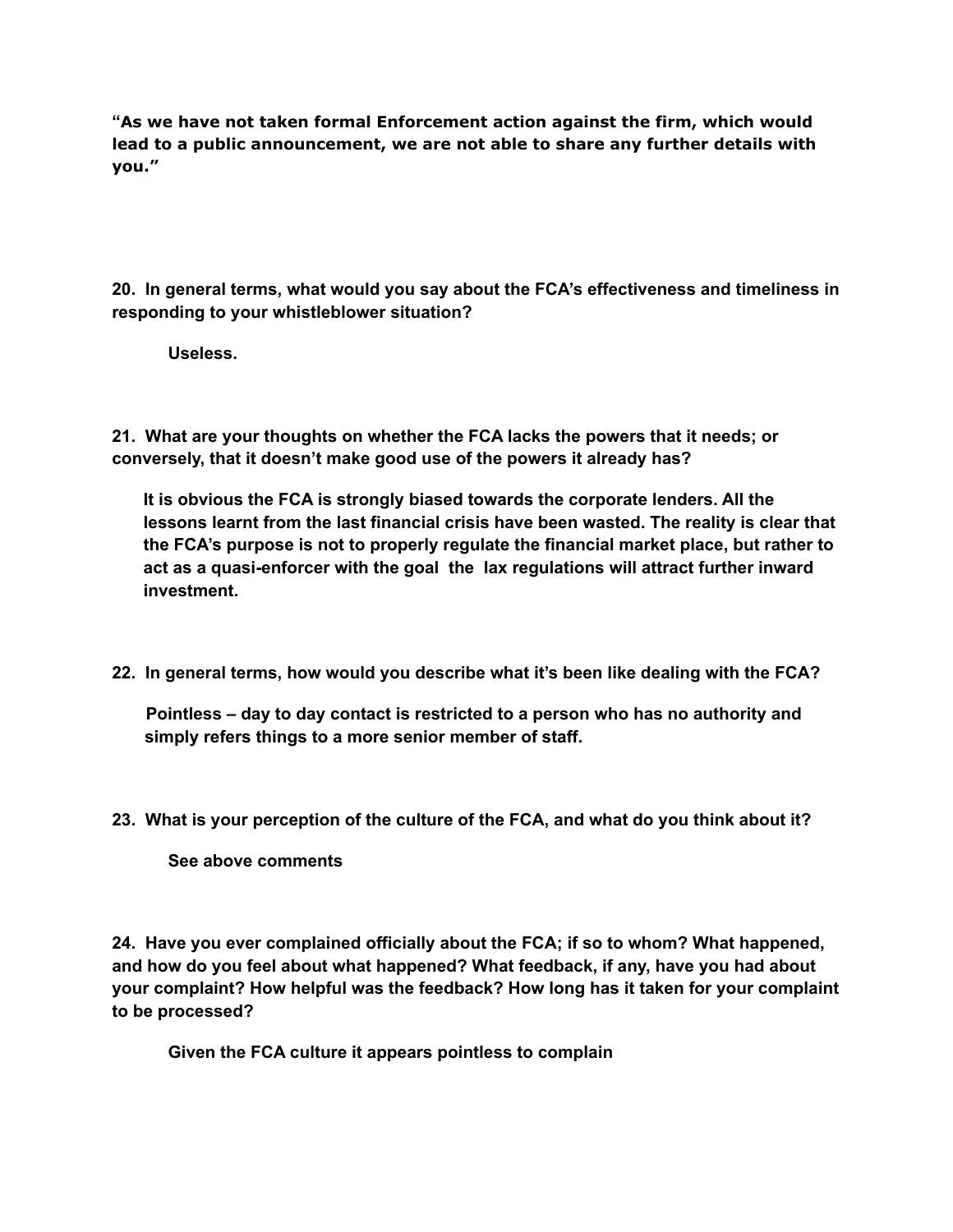**25. Overall, what have been the consequences to you (and if relevant to your family) as a result of what has happened?.**

**I feel completely aggrieved. My health has deteriorated and I am in no doubt my former colleagues and employers are actively shunning me adding to financial hardship.**

**26. What would be your advice to somebody thinking about blowing the whistle to the FCA on a matter to do with misconduct in the financial services sector?**

**Under no circumstances should they raise any concern with the FCA. Whilst this may risk another financial crisis similar to the events in the 1980's then so be it!**

**27. If you could change three things about the FCA, what would they be?**

**1. FCA should be an actual regulator. 2.The FCA should be independent. 3. The FCA should change its culture of cosying up to the entities it regulates.**

**28. What positives are there about the FCA that you would like to comment on?**

**None at this time**

**29. What do you think about the possibility of conflict of interest issues at the FCA?**

**Conflict of Interest is inevitable which Is why the FCA should make its dealings far more transparent than it has to date.**

**30. Do you believe there should be spot checks by the FCA on regulated and/or unregulated entities, perhaps similar to the spot-checks by VAT inspectors**

**Obviously yes. The mere fact that an organisation may be subject to an inspection at any time will have a radical improvement to the outcomes.**

**31. The FCA is undertaking a Transformation Project. Do you have any comments to make about that?**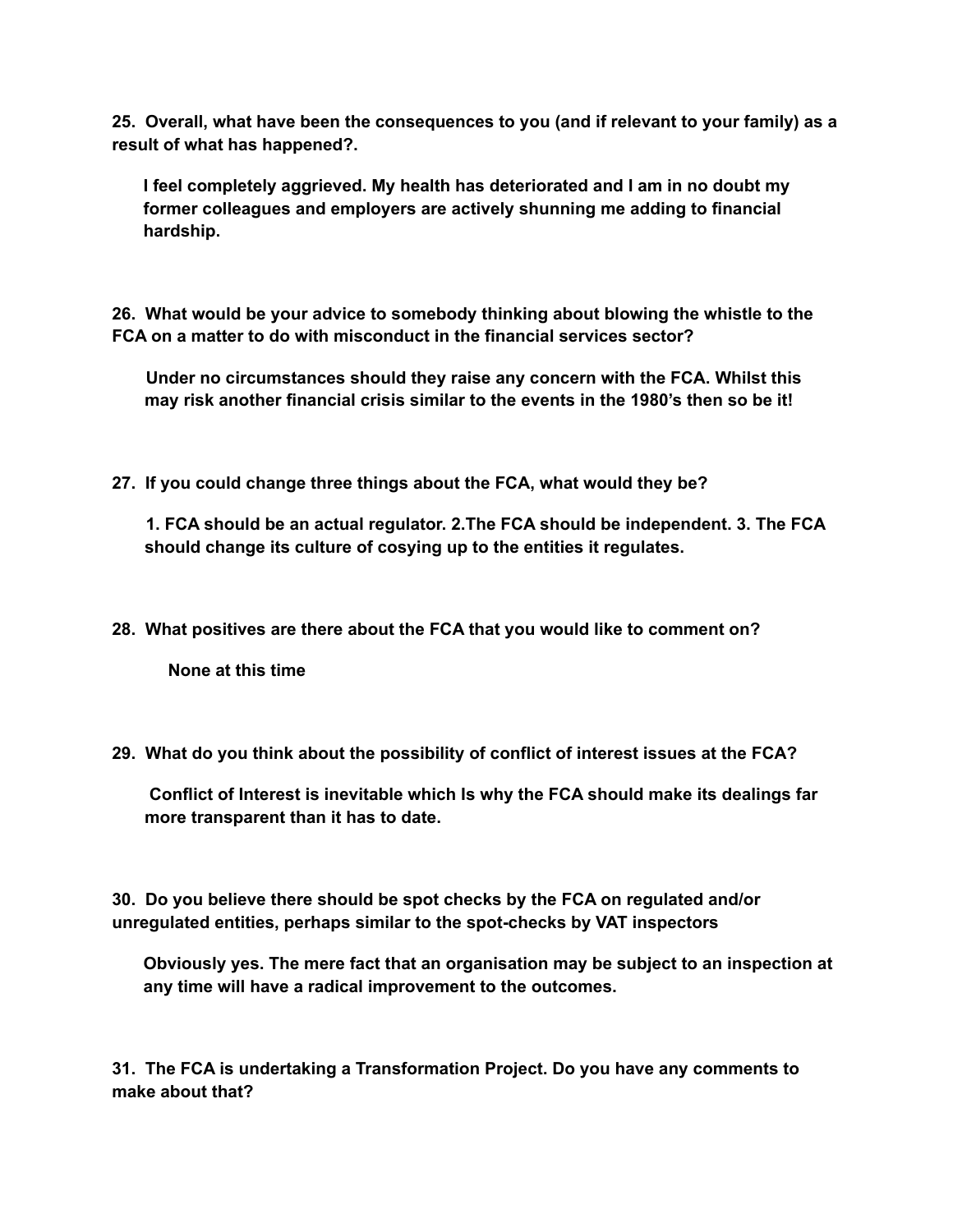```
See below number "32"
```
**32. Are there any other comments that you would like to make?**

**I feel it is an opportune time to make you aware that in the course of my whistle blowing complaint, both the Employment and Appeal Tribunals gave consideration to the "Principles for Business ", which are the 'High Level Standards' in the FCA's hand book. A brief extract of the FCA's handbook regarding the Principles is set out below for ease of reference:-**

### **" Purpose**

#### **PRIN 1.1.2 G 01/01/2021** *[RP](https://www.handbook.fca.org.uk/handbook?related-provisions-for-provision=PRIN%201.1.2)*

**The** *[Principles](https://www.handbook.fca.org.uk/handbook/glossary/G910.html)* **are a general statement of the fundamental obligations of** *[firms](https://www.handbook.fca.org.uk/handbook/glossary/G430.html)* **and the other** *[persons](https://www.handbook.fca.org.uk/handbook/glossary/G869.html)* **to whom they apply under the** *[regulatory](https://www.handbook.fca.org.uk/handbook/glossary/G986.html) system***. They derive their authority from the** *[FCA's](https://www.handbook.fca.org.uk/handbook/glossary/G2974.html)* **rule-making powers as set out in the** *[Act](https://www.handbook.fca.org.uk/handbook/glossary/G10.html)***, including as applied by the** *[Payment](https://www.handbook.fca.org.uk/handbook/glossary/G2621.html) Services [Regulations](https://www.handbook.fca.org.uk/handbook/glossary/G2621.html)* **and the** *Electronic Money [Regulations](https://www.handbook.fca.org.uk/handbook/glossary/G2842.html)***, and reflect the** *statutory [objectives](https://www.handbook.fca.org.uk/handbook/glossary/G2976.html)***. "**

| 1 Integrity                    | A <i>firm</i> must conduct its business with integrity.                                                                                            |
|--------------------------------|----------------------------------------------------------------------------------------------------------------------------------------------------|
| 2 Skill, care and<br>diligence | A firm must conduct its business with due skill, care and diligence.                                                                               |
| 3 Management and<br>control    | A <i>firm</i> must take reasonable care to organise and control its affairs<br>responsibly and effectively, with adequate risk management systems. |
| <b>4 Financial prudence</b>    | A <i>firm</i> must maintain adequate financial resources.                                                                                          |
| <b>5 Market conduct</b>        | A <i>firm</i> must observe proper standards of market conduct.                                                                                     |
|                                | 6 Customers' interests   A <i>firm</i> must pay due regard to the interests of its <i>customers</i> and treat<br>them fairly.                      |